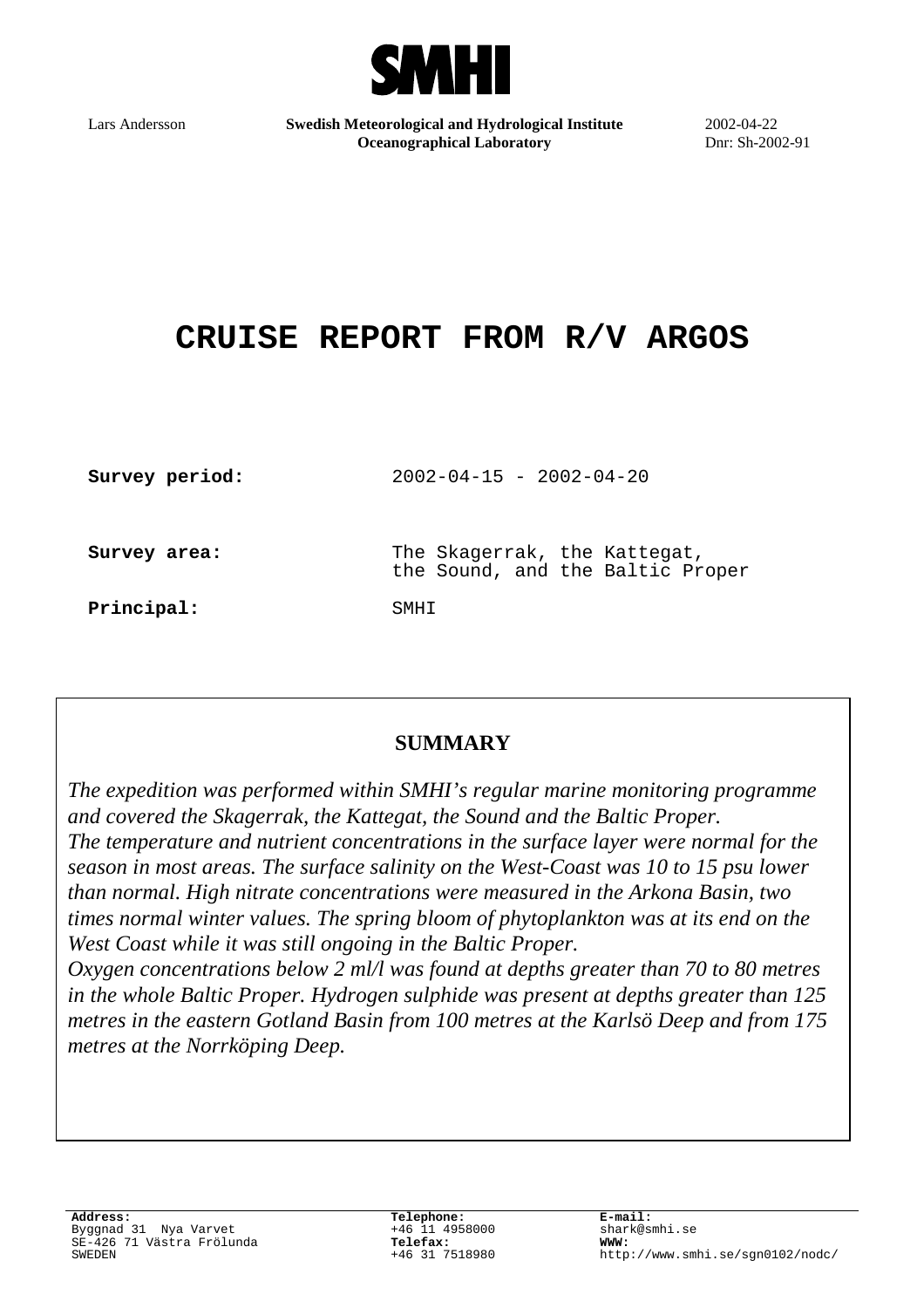#### **PRELIMINARY RESULTS**

The cruise, part of the SMHI ordinary monitoring programme, began in Göteborg on April 15 and ended in the same port April 20. The weather during the first part of the expedition was dominated by moderate winds from north and northeast, while the later part was dominated by weak wind of varying directions. Sampling for the EU-project HABILE was carried out at Fladen and at Anholt E.

#### **The Skagerrak**

The surface water temperatures varied between 6.2 and 6.6°C, highest near the coast and the lowest in the central parts. The halocline was close to the surface at depths less than 10 metres, and the surface salinity extremely low, 10 to 15 psu lower than normal.

The nutrient concentrations in the surface layer were normal for the season. Phosphate concentrations were 0.05-0.1 µmol/l, nitrate from below detection limit (0.10 µmol/l) in the central parts to 4.2 µmol/l in the south and silicate from 0.3 to 3 µmol/l, highest in the coastal zone. The spring bloom was still ongoing and oxygen saturation in the surface layer varied between 105 and 120%.

#### **The Kattegat and the Sound**

Surface water temperatures varied between 5.9 and 6.6°C the lowest temperature was measured in the Sound. The halocline was located at a depth of ca. 10 metres and as in Skagerrak, surface salinity was extremely low.

The nutrient concentrations of the surface water were normal for the season, phosphate 0.02-0.12 µmol/l, highest in the Sound. Nitrate concentrations were below detection limit, 0.1 µmol/l and silicate between 0.6 and 4.3 µmol/l, with the highest value in the Sound. Fluorescence showed low values and the spring bloom was almost over. High nitrate concentrations, ca. 13 µmol/l were measured in an intermediate layer at a depth of 15 to 20 metres at Fladen.

#### **The Baltic Sea**

Surface water temperatures varied between 3.4 and 5.1°C, which is normal of the season. The lowest temperature was measured in the northwestern Baltic and the highest at Arkona in the south. The thermocline and the halocline were located at the same depth, in the Arkona Basin at 35 metres, in the western and southern Baltic at 50-60 metres and in the eastern part at 60-70 m. Nutrient concentrations were normal for the season; phosphate varied from 0.05 µmol/l in the south were the spring bloom was at its end to 0.5 µmol/l in the central parts were the bloom had started, nitrate from below detection limit (0.10 µmol/l) in the south to 0.7 µmol/l and silicate between 3 and 14 µmol/l. At the station BY1 in the Arkona Basin, nitrate concentrations above 6 µmol/l were measured, which is about twice the normal winter values. High fluorescence peaks was found at several stations in the whole area. Oxygen saturation was between 107 and 113%. The oxygen situation in the deep waters of the Baltic Proper is still very bad. Oxygen concentrations below 2 ml/l were found at depths from 70-90 metres in the whole area. Hydrogen sulphide was found at depths exceeding 100 metres at the Karlsö Deep, from 175 at the Norrköping Deep and from 125 metres in the Eastern Gotland Basin.